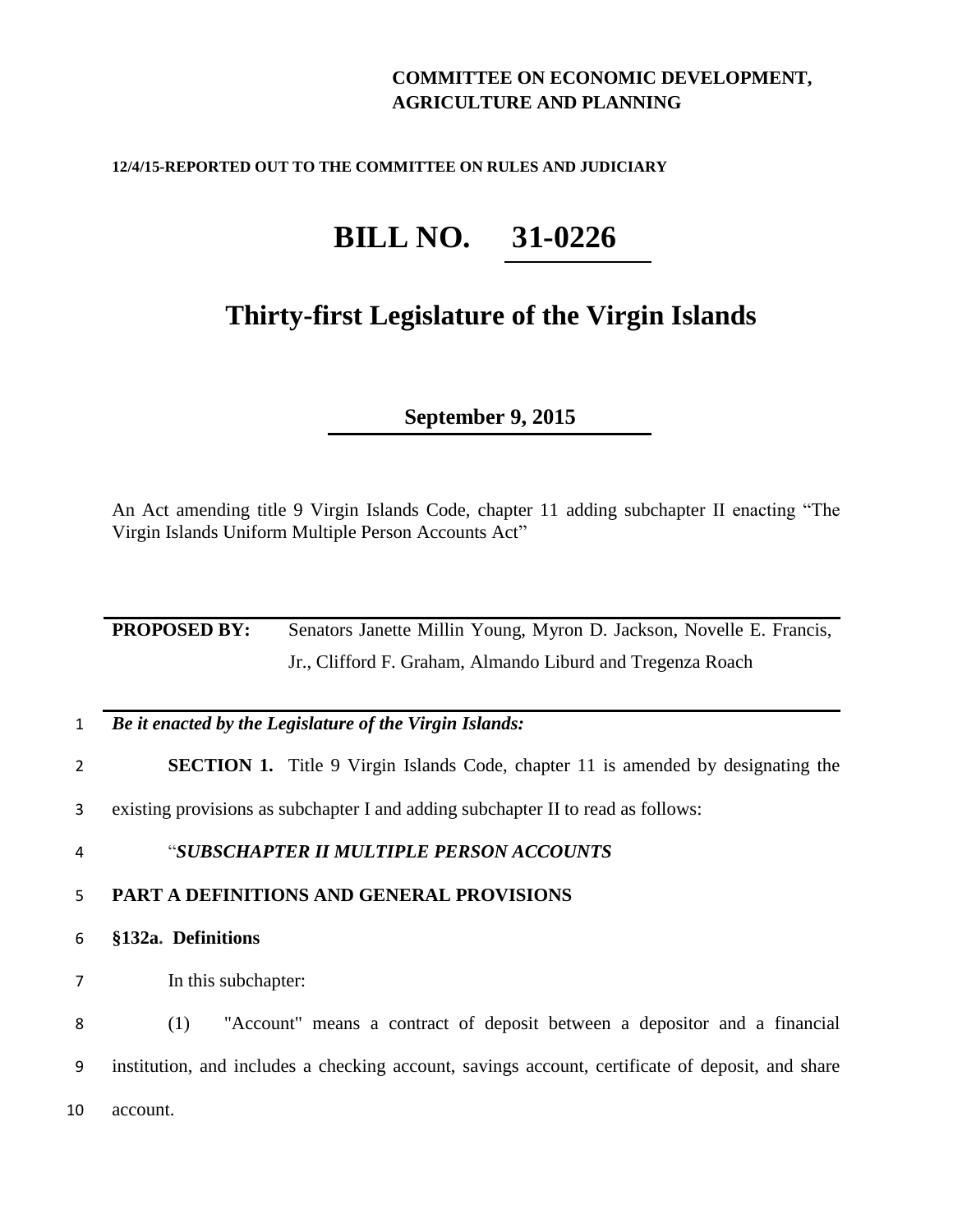(2) "Agent" means a person authorized to make account transactions for a party.

- (3) "Beneficiary" means a person named as one to whom sums on deposit in an account are payable on request after death of all parties or for whom a party is named as trustee.
- (4) "Financial institution" means an organization authorized to do business under Virgin Islands or federal laws relating to financial institutions, and includes a bank, trust company, savings bank, building and loan association, savings and loan company or association, and credit union.
- (5) "Multiple-party account" means an account payable on request to one or more of two or more parties, whether or not a right of survivorship is mentioned.
- (6) "Party" means a person who, by the terms of an account, has a present right, subject to request, to payment from the account other than as a beneficiary or agent.
- (7) "Payment" of sums on deposit includes withdrawal, payment to a party or third person pursuant to check or other request, and a pledge of sums on deposit by a party, or a set-off, reduction, or other disposition of all or part of an account pursuant to a pledge.
- 
- (8) "POD designation" means the designation of:
- (A) a beneficiary in an account payable on request to one party during the party's lifetime and on the party's death to one or more beneficiaries, or to one or more parties during their lifetimes and on death of all of them to one or more beneficiaries, or
- (B) a beneficiary in an account in the name of one or more parties as trustee for one or more beneficiaries if the relationship is established by the terms of the account and there is no subject of the trust other than the sums on deposit in the account, whether or not payment to the beneficiary is mentioned.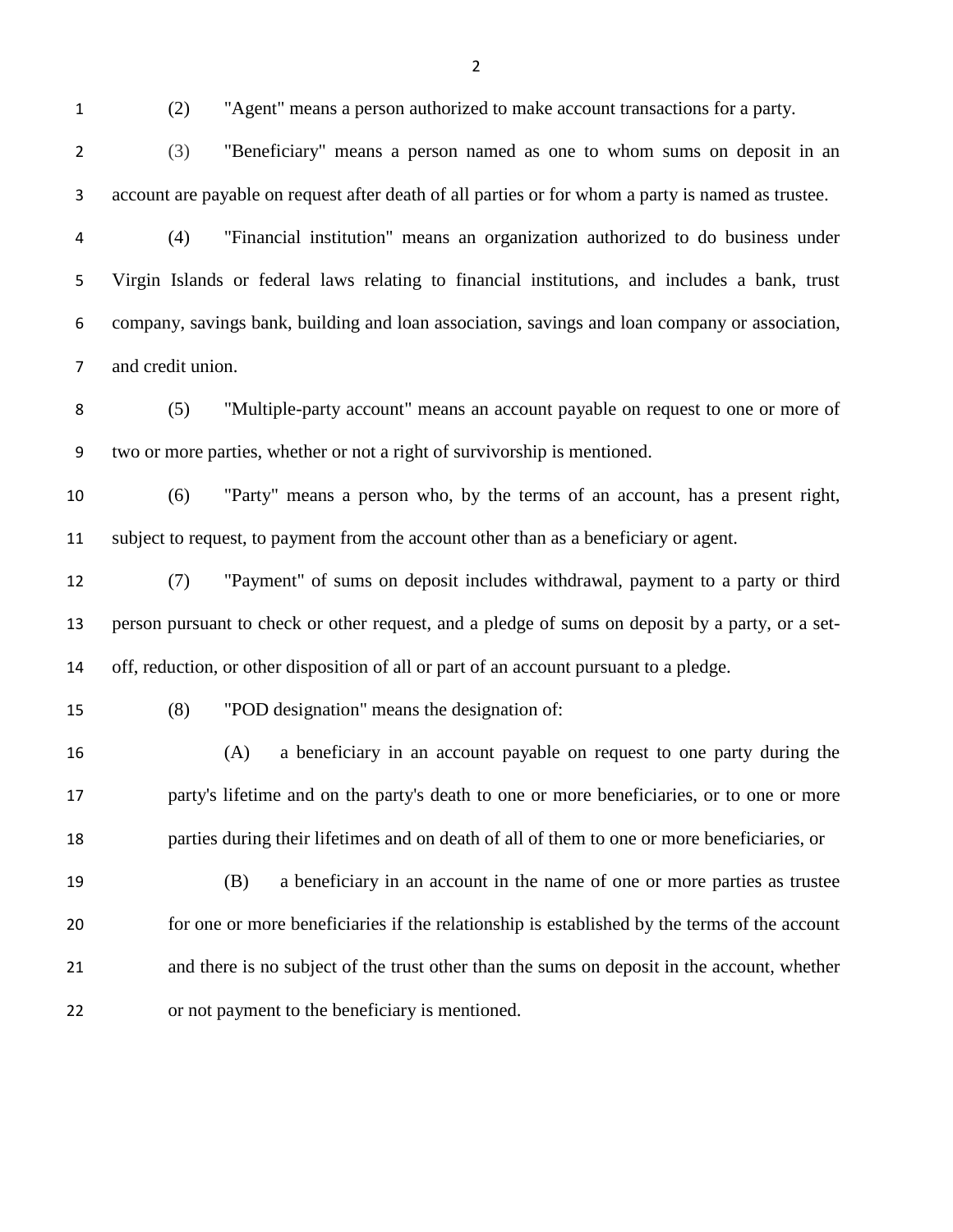- (9) "Receive" as it relates to notice to a financial institution, means receipt in the office or branch office of the financial institution in which the account is established, but if the terms of the account require notice at a particular place, in the place required.
- (10) "Request" means a request for payment complying with all terms of the account, including special requirements concerning necessary signatures and regulations of the financial institution; but, for purposes of this subchapter if terms of the account condition payment on advance notice, a request for payment is treated as immediately effective and a notice of intent to withdraw is treated as a request for payment.
- (11) "Sums on deposit" means the balance payable on an account, including interest and dividends earned, whether or not included in the current balance, and any deposit life insurance proceeds added to the account by reason of death of a party.
- (12) "Terms of the account" includes the deposit agreement and other terms and conditions, including the form, of the contract of deposit.

## **§132b Limitation on Scope of subchapter. This subchapter does not apply to:**

 (A) an account established for a partnership, joint venture, or other organization for a business purpose.

- (B) an account controlled by one or more persons as an agent or trustee for a corporation, unincorporated association, or charitable or civic organization, or
- (C) a fiduciary or trust account in which the relationship is established other than by the terms of the account.
- **§132c. Types of Account; Existing Accounts**.
- (a) An account may be for a single party or multiple parties. A multiple-party account may be with or without a right of survivorship between the parties. Subject to section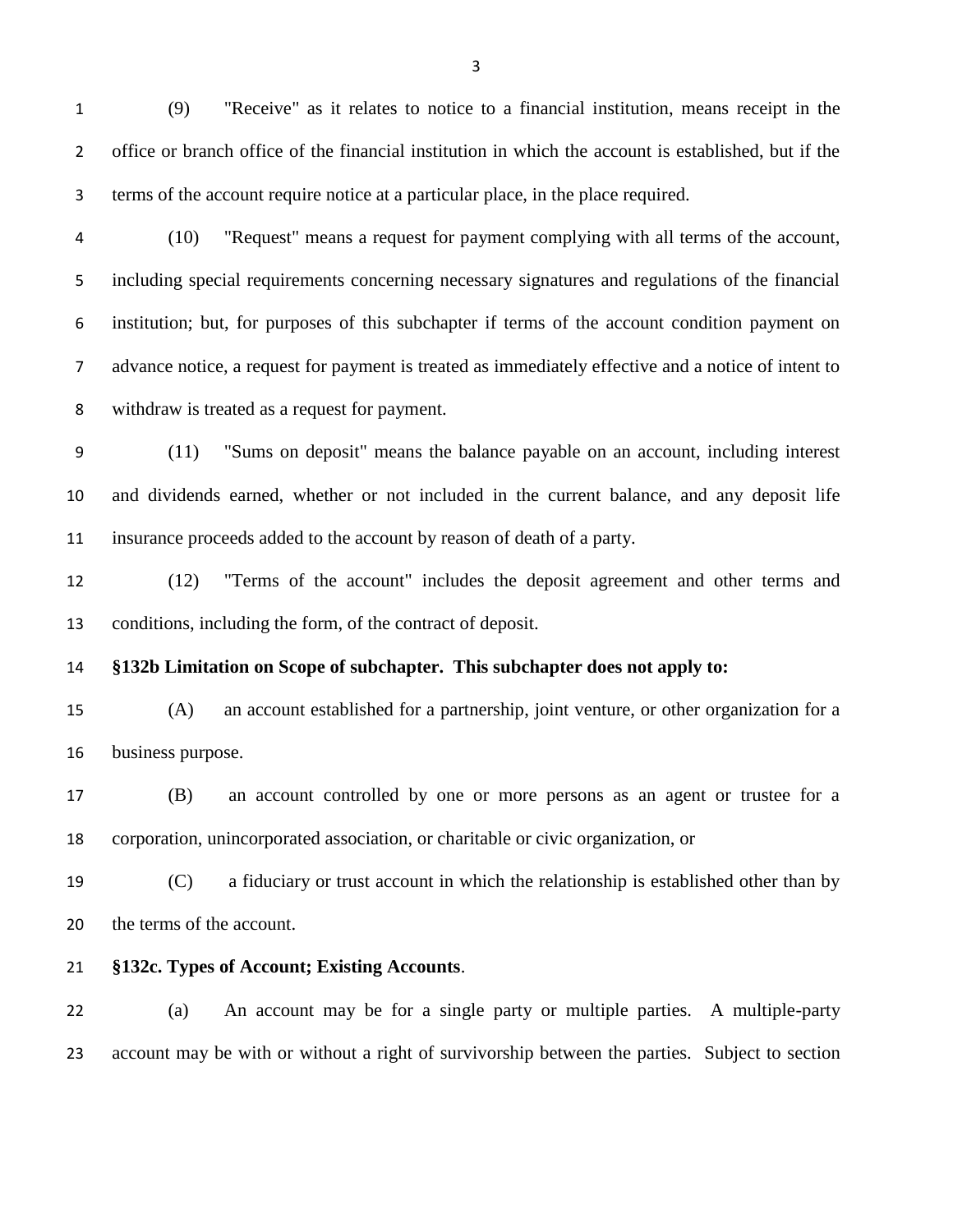132h (c), either a single-party account or a multiple-party account may have a POD designation, an agency designation, or both.

 (b) An account established before, on, or after the effective date of this subchapter, whether in the form prescribed in section 132h or in any other form, is either a

 (c) single-party account or a multiple-party account, with or without right of survivorship, and with or without a POD designation or an agency designation, within the meaning of this part, and is governed by this part. **§**132d

 (d) A contract of deposit that contains provisions in substantially the following form establishes the type of account provided, and the account is governed by the provisions of this part applicable to an account of that type:

 UNIFORM SINGLE OR MULTIPLE-PARTY ACCOUNT FORM PARTIES (Name one or more parties):

- OWNERSHIP [Select one and initial]:
- SINGLE-PARTY ACCOUNT
- MULTIPLE-PARTY ACCOUNT

 Parties own account in proportion to net contributions unless there is clear and convincing evidence of a different intent.

- RIGHTS AT DEATH (Select one and initial): SINGLE-PARTY ACCOUNT
- At death of party, ownership passes as part of party's estate.
- SINGLE-PARTY ACCOUNT WITH POD (PAY ON DEATH) DESIGNATION
- (Name One or More Beneficiaries):
- At death of party, ownership passes to POD beneficiaries and is not part of party's estate.

MULTIPLE-PARTY ACCOUNT WITH RIGHT OF SURVIVORSHIP

At death of party, ownership passes to surviving parties.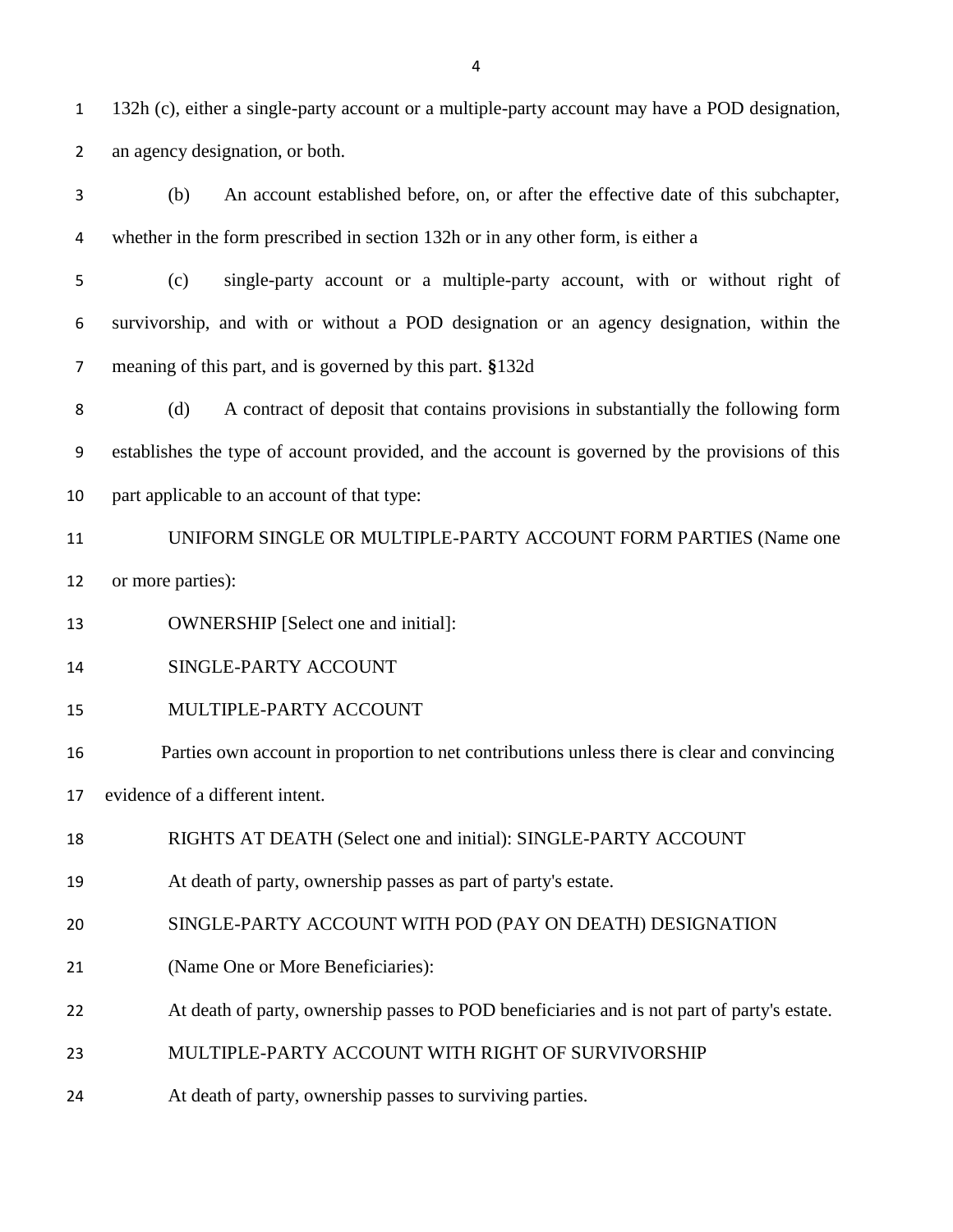| 1  | MULTIPLE-PARTY ACCOUNT WITH RIGHT OF SURVIVORSHIP AND POD                                          |
|----|----------------------------------------------------------------------------------------------------|
| 2  | (PAY ON DEATH) DESIGNATION                                                                         |
| 3  | (Name One or More Beneficiaries):                                                                  |
| 4  | At death of last surviving party, ownership passes to POD beneficiaries and is not part of         |
| 5  | last surviving party's estate.                                                                     |
| 6  | MULTIPLE-PARTY ACCOUNT WITHOUT RIGHT OF SURVIVORSHIP                                               |
| 7  | At death of party, deceased party's ownership passes as part of deceased party's estate.           |
| 8  | AGENCY (POWER OF ATTORNEY) DESIGNATION                                                             |
| 9  | Agents may make account transactions for parties but have no ownership or rights at                |
| 10 | death unless named as POD beneficiaries.                                                           |
| 11 | (To Add Agency Designation To Account, Name One or More Agents):                                   |
| 12 | (Select One and Initial):                                                                          |
| 13 | AGENCY DESIGNATION SURVIVES DISABILITY OR INCAPACITY OF PARTIES                                    |
| 14 | AGENCY DESIGNATION TERMINATES ON DISABILITY OR INCAPACITY OF                                       |
| 15 | <b>PARTIES</b>                                                                                     |
| 16 | A contract of deposit that does not contain provisions in substantially the form<br>(b)            |
| 17 | provided in subsection (a) is governed by the provisions of this subchapter applicable to the type |
| 18 | of account that most nearly conforms to the depositor's intent.                                    |
| 19 | §132e. Designation of Agent                                                                        |
| 20 | By a writing signed by all parties, the parties may designate as agent of all parties<br>(a)       |
| 21 | on an account a person other than a party.                                                         |
| 22 | Unless the terms of an agency designation provide that the authority of the agent<br>(b)           |
| 23 | terminates on disability or incapacity of a party, the agent's authority survives disability and   |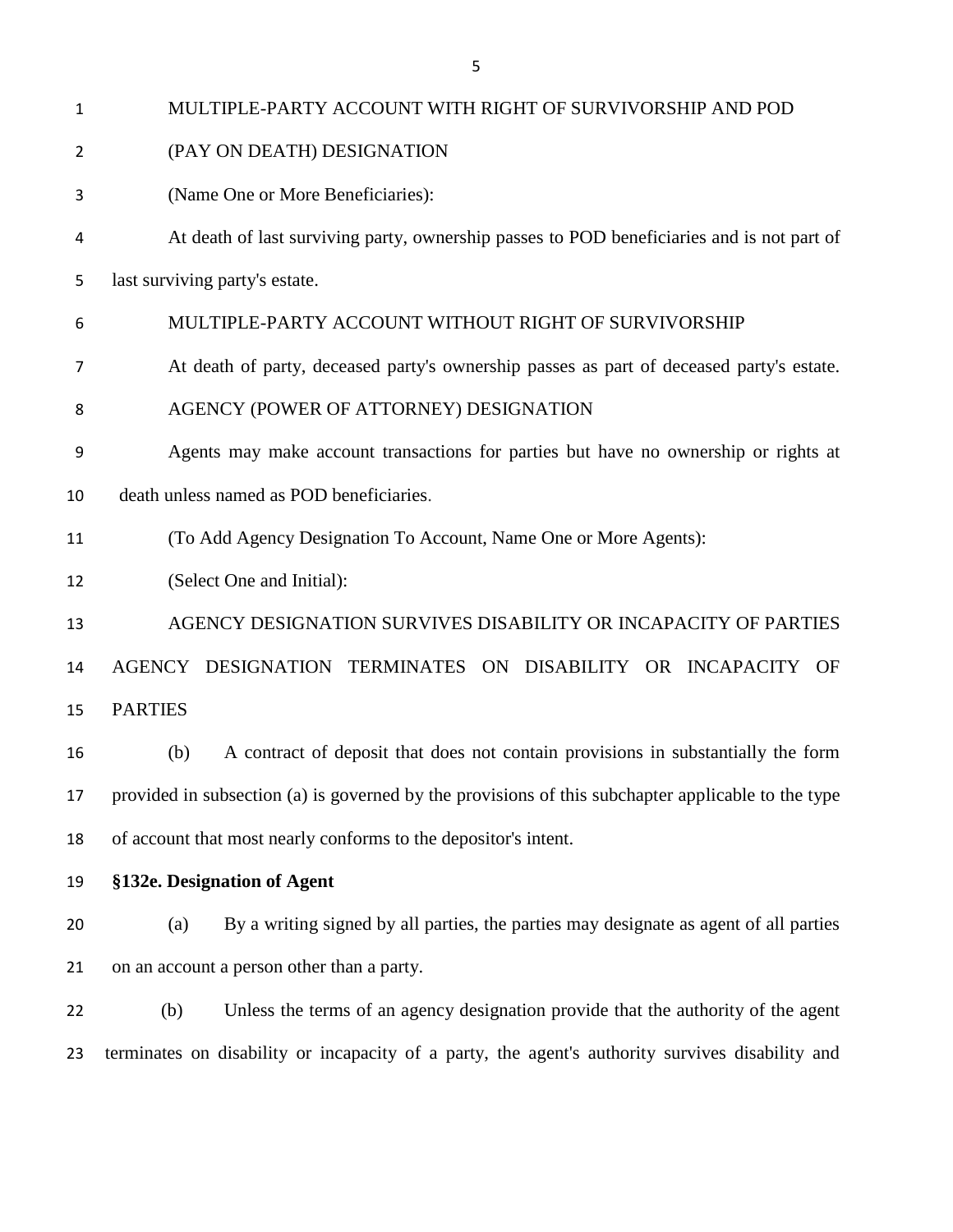incapacity. The agent may act for a disabled or incapacitated party until the authority of the agent is terminated.

 (c) Death of the sole party or last surviving party terminates the authority of an agent. 

## **§132f. Applicability of Subchapter**

 The provisions of this subchapter concerning beneficial ownership as between parties or as between parties and beneficiaries apply only to controversies between those persons and their creditors and other successors, and do not apply to the right of those persons to payment as determined by the terms of the account. Part C of this subchapter governs the liability and set-off rights of financial institutions that make payments pursuant to it.

## **Part B. Ownership as Between Parties and Others**

#### **§132g. Ownership during Lifetime**

 (a) In this section, "net contribution" of a party means the sum of all deposits to an account made by or for the party, less all payments from the account made to or for the party which have not been paid to or applied to the use of another party and a proportionate share of any charges deducted from the account, plus a proportionate share of any interest or dividends earned, whether or not included in the current balance. The term includes deposit life insurance proceeds added to the account by reason of death of the party whose net contribution is in question.

 (b) During the lifetime of all parties, an account belongs to the parties in proportion to the net contribution of each to the sums on deposit, unless there is clear and convincing evidence of a different intent. As between parties married to each other, in the absence of proof otherwise, the net contribution of each is presumed to be an equal amount.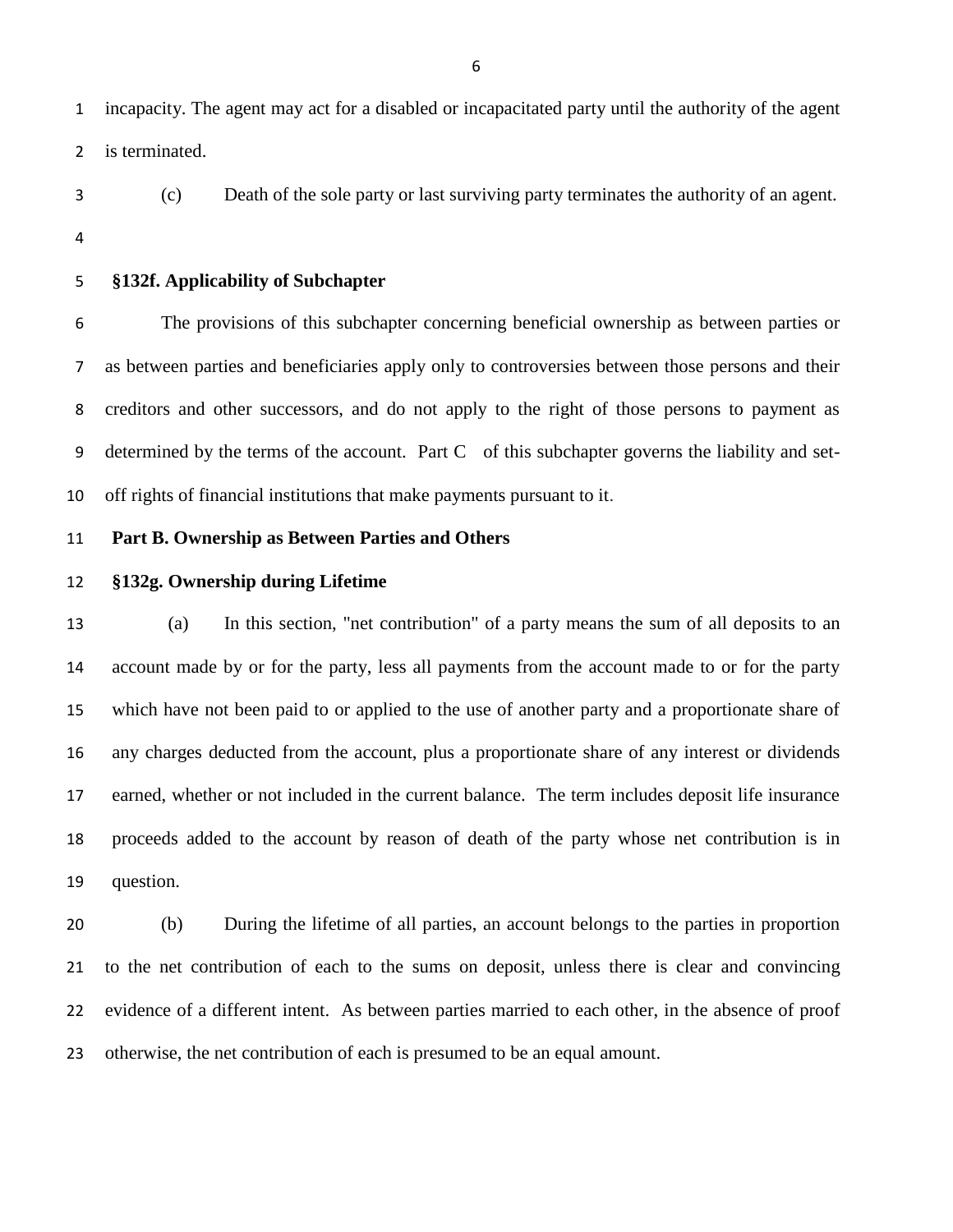(c) A beneficiary in an account having a POD designation has no right to sums on deposit during the lifetime of any party.

 (d) An agent in an account with an agency designation has no beneficial right to sums on deposit.

#### **§132h. Rights at death**

 (a) Except as otherwise provided in this part, on death of a party sums on deposit in a multiple-party account belong to the surviving party or parties. If two or more parties survive and one is the surviving spouse of the decedent, the amount to which the decedent, immediately before death, was beneficially entitled under section 132g belongs to the surviving spouse. If two or more parties survive and none is the surviving spouse of the decedent, the amount to which the decedent, immediately before death, was beneficially entitled under section 132g belongs to the surviving parties in equal shares, and augments the proportion to which each survivor, immediately before the decedent's death, was beneficially entitled under section132g, and the right of survivorship continues between the surviving parties.

(b) In an account with a POD designation:

 (1) On death of one of two or more parties, the rights in sums on deposit are governed by subsection (a).

 (2) On death of the sole party or the last survivor of two or more parties, sums on deposit belong to the surviving beneficiary or beneficiaries. If two or more beneficiaries survive, sums on deposit belong to them in equal and undivided shares, and there is no right of survivorship in the event of death of a beneficiary thereafter. If no beneficiary survives, sums on deposit belong to the estate of the last surviving party.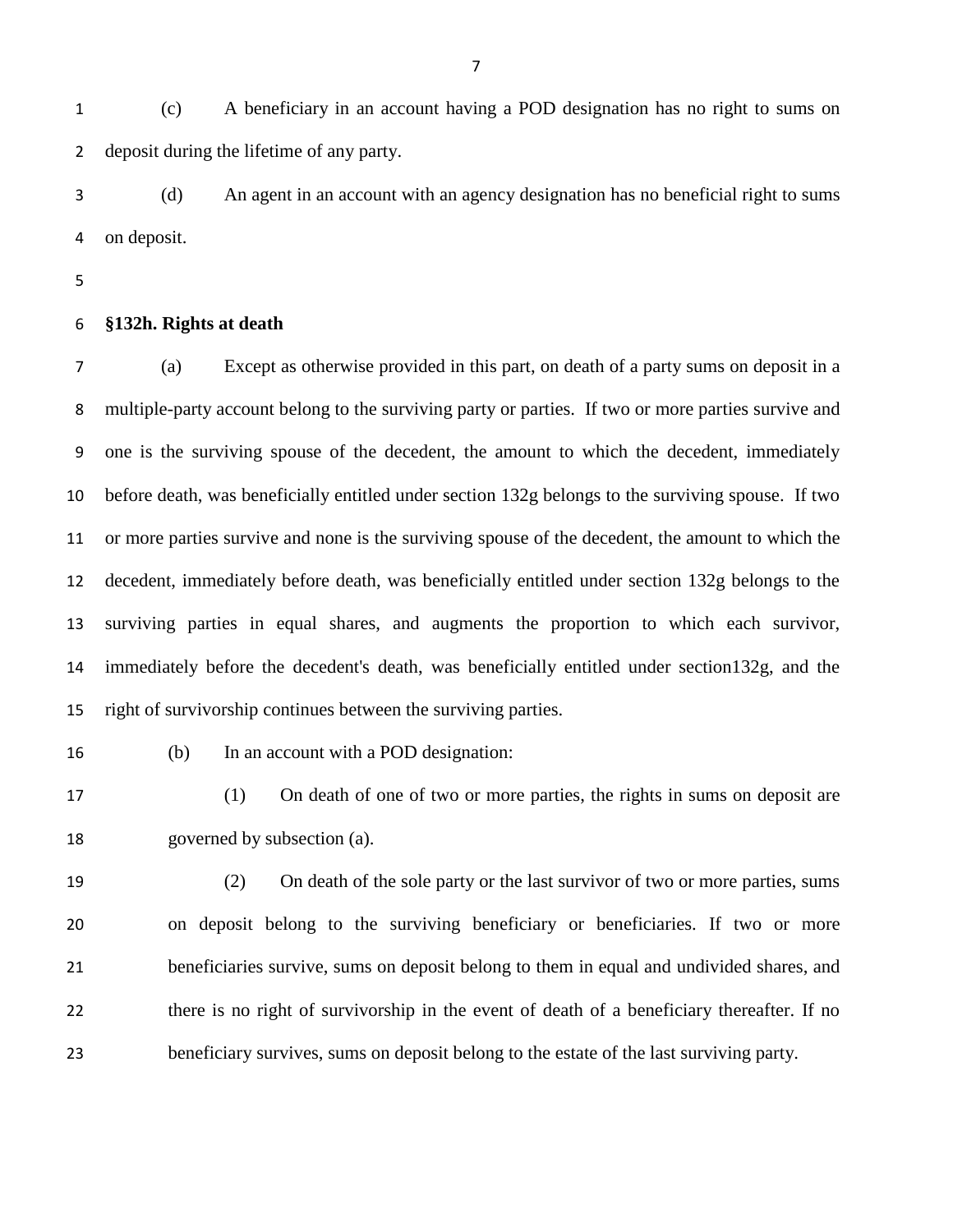(c) Sums on deposit in a single-party account without a POD designation, or in a multiple-party account that, by the terms of the account, is without right of survivorship, are not affected by death of a party, but the amount to which the decedent, immediately before death, was beneficially entitled under section 132g is transferred as part of the decedent's estate. A POD designation in a multiple-party account without right of survivorship is ineffective. For purposes of this section, designation of an account as a tenancy in common establishes that the account is without right of survivorship.

 (d) The ownership right of a surviving party or beneficiary, or of the decedent's estate, in sums on deposit is subject to requests for payment made by a party before the party's death, whether paid by the financial institution before or after death, or unpaid. The surviving party or beneficiary, or the decedent's estate, is liable to the payee of an unpaid request for payment. The liability is limited to a proportionate share of the amount transferred under this section, to the extent necessary to discharge the request for payment.

**§132i. Alteration of Rights**

 (a) Rights at death of a party under section 132h are determined by the terms of the account at the death of the party. A party may alter the terms of the account by a notice signed by the party and given to the financial institution to change the terms of the account or to stop or vary payment under the terms of the account. To be effective the notice must be received by the financial institution during the party's lifetime.

 (b) A right of survivorship arising from the express terms of the account, section 132h or a POD designation may not be altered by will.

**§132j. Accounts and Transfers Nontestamentary**

 Except as provided in any law of the Virgin Islands governing augmented estates, or as a consequence of, and to the extent directed by, section132k, a transfer resulting from the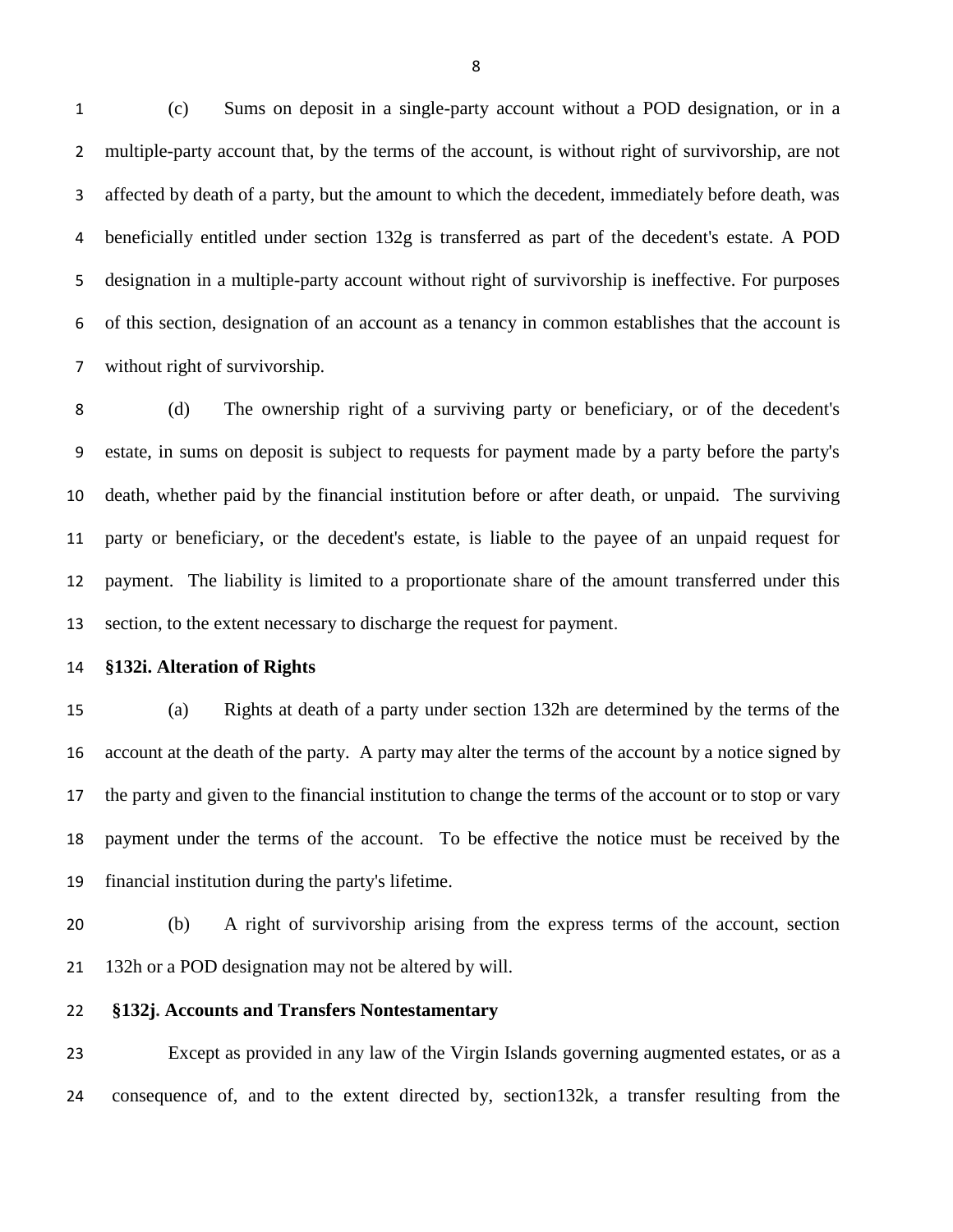application of section**1**32h is effective by reason of the terms of the account involved and this subchapter and is not testamentary or subject to the laws under this code governing estate administration.

- 
- 

## **§132k Rights of Creditors and Others**

 (a) For the purpose of this section, a nonprobate transfer occurs if the last domicile of a depositor whose interest is transferred under section 132jwas in the Virgin Islands.

 (b) A transferee of a nonprobate transfer is subject to liability to any probate estate of the decedent for allowed claims against that estate and statutory allowances to the decedent's spouse and children to the extent the estate is insufficient to satisfy those claims and allowances.

 The liability of a nonprobate transferee may not exceed the value of nonprobate transfers received by that transferee.

 (c) Nonprobate transferees are liable for the insufficiency described in subsection (b)in the following order of priority:

 (1) a transferee designated in the decedent's will or any other governing 17 Instrument, as provided in the instrument;

 (2) the trustee of a trust serving as the principal nonprobate instrument in the decedent's estate plan as shown by its designation as devisee of the decedent's residuary estate or by other facts or circumstances, to the extent of the value of the nonprobate 21 transfer received;

(3) other nonprobate transferees, in proportion to the values received.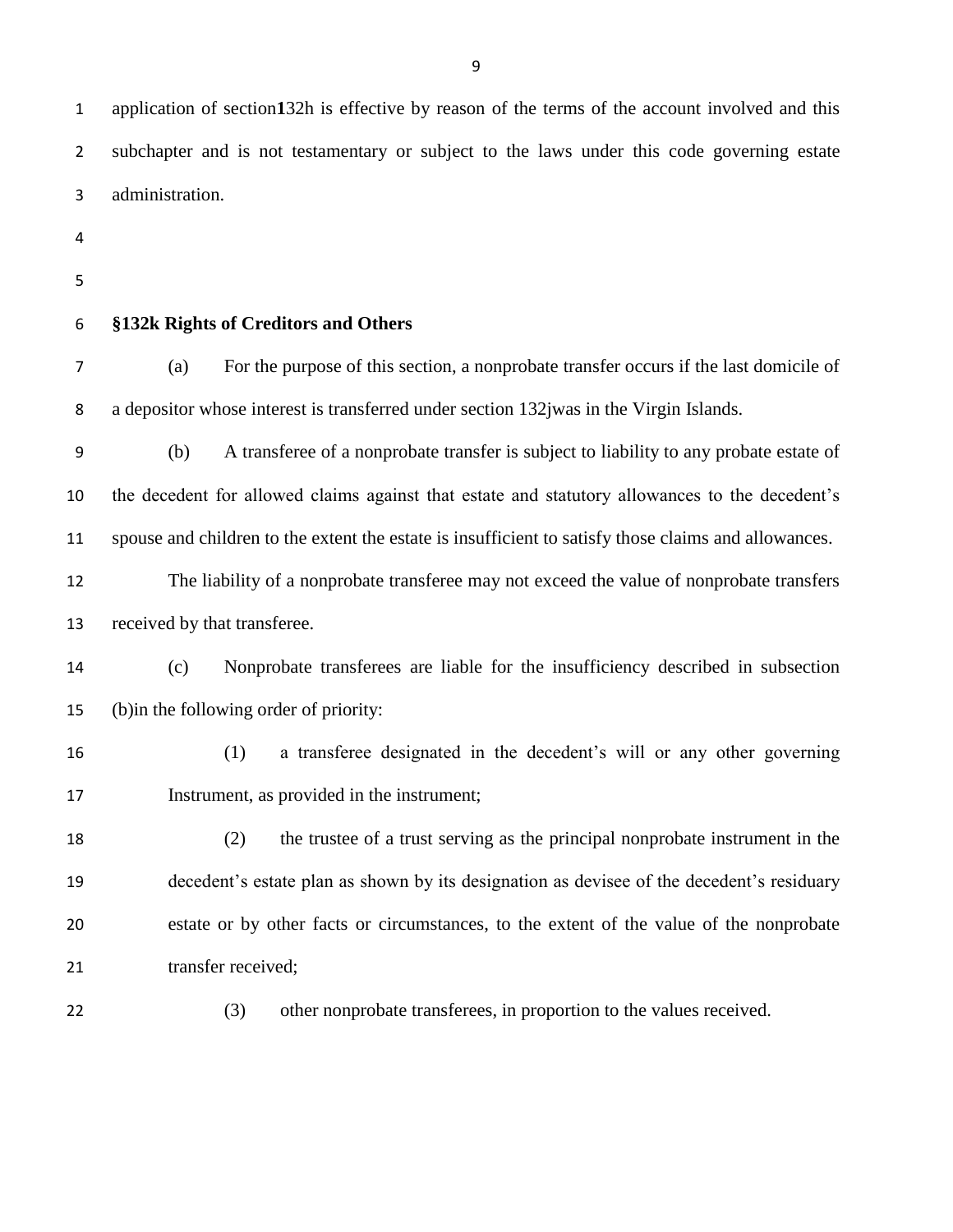(d) A provision made in one instrument may direct the apportionment of the liability among the nonprobate transferees taking under that or any other governing instrument. If a provision in one instrument conflicts with a provision in another, the later one prevails.

 (e) Upon due notice to a nonprobate transferee, the liability imposed by this section is enforceable in proceedings in the Virgin islands , whether or not the transferee is located in the Virgin Islands.

 (f) A proceeding under this section may not be commenced unless the personal representative of the decedent's estate has received a written demand for the proceeding from the surviving spouse or a child, to the extent that statutory allowances are affected, or a creditor. If the personal representative declines or fails to commence a proceeding after demand, a person making demand may commence the proceeding in the name of the decedent's estate, at the expense of the person making the demand and not of the estate. A personal representative who declines in good faith to commence a requested proceeding incurs no personal liability for declining.

 (g) A proceeding under this section must be commenced within one year after the decedent's death, but a proceeding on behalf of a creditor whose claim was allowed after proceedings challenging disallowance of the claim may be commenced within 60 days after final allowance of the claim.

 (h) Unless a written notice asserting that a decedent's estate is insufficient to pay allowed claims and statutory allowances has been received from the decedent's personal representative, a trustee receiving a nonprobate transfer is released from liability under this section with respect to any assets distributed to the trust's beneficiaries. Each beneficiary to the extent of the distribution received becomes liable for the amount of the trustee's liability attributable to assets received by the beneficiary.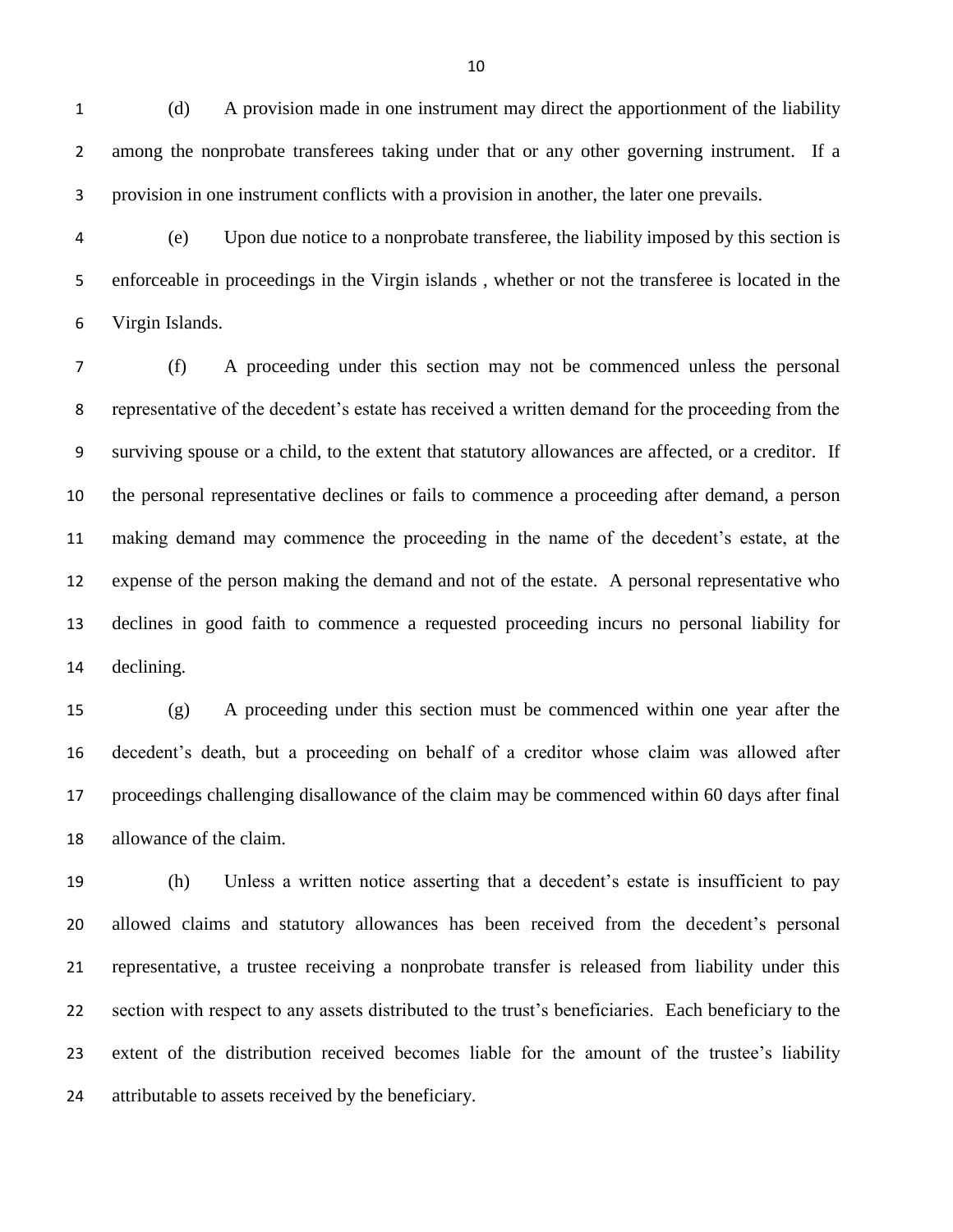- (i) In this section:
- (1) "Child" includes any individual entitled to take as a child by intestate succession from the parent whose relationship is involved and excludes any person who is only a stepchild, a foster child, a grandchild, or any more remote descendant.

 (2) "Claims" in respect to the estate of a decedent, includes liabilities of the decedent whether arising in contract, tort or otherwise, and liabilities of the estate which arise at or after the death of the decedent, including funeral expenses and expenses of administration. The term does not include estate or inheritance taxes, or demands or disputes regarding title of a decedent to specific assets alleged to be included in the estate.

## **§132***l.* **Community Property and Tenancy by the Entireties**

 (a) A deposit of community property in an account does not alter the community character of the property or community rights in the property, but a right of survivorship between parties married to each other arising from the express terms of the account or section 132h may not be altered by will.

(b) This part does not affect the law governing tenancy by the entireties.

- PART C. Protection of Financial Institutions
- **§132m. Authority of Financial Institution**

 A financial institution may enter into a contract of deposit for a multiple-party account to the same extent it may enter into a contract of deposit for a single-party account, and may provide for a POD designation and an agency designation in either a single-party account or a multiple-party account. A financial institution need not inquire as to the source of a deposit to an account or as to the proposed application of a payment from an account.

**§132n. Payment on Multiple-Party Account**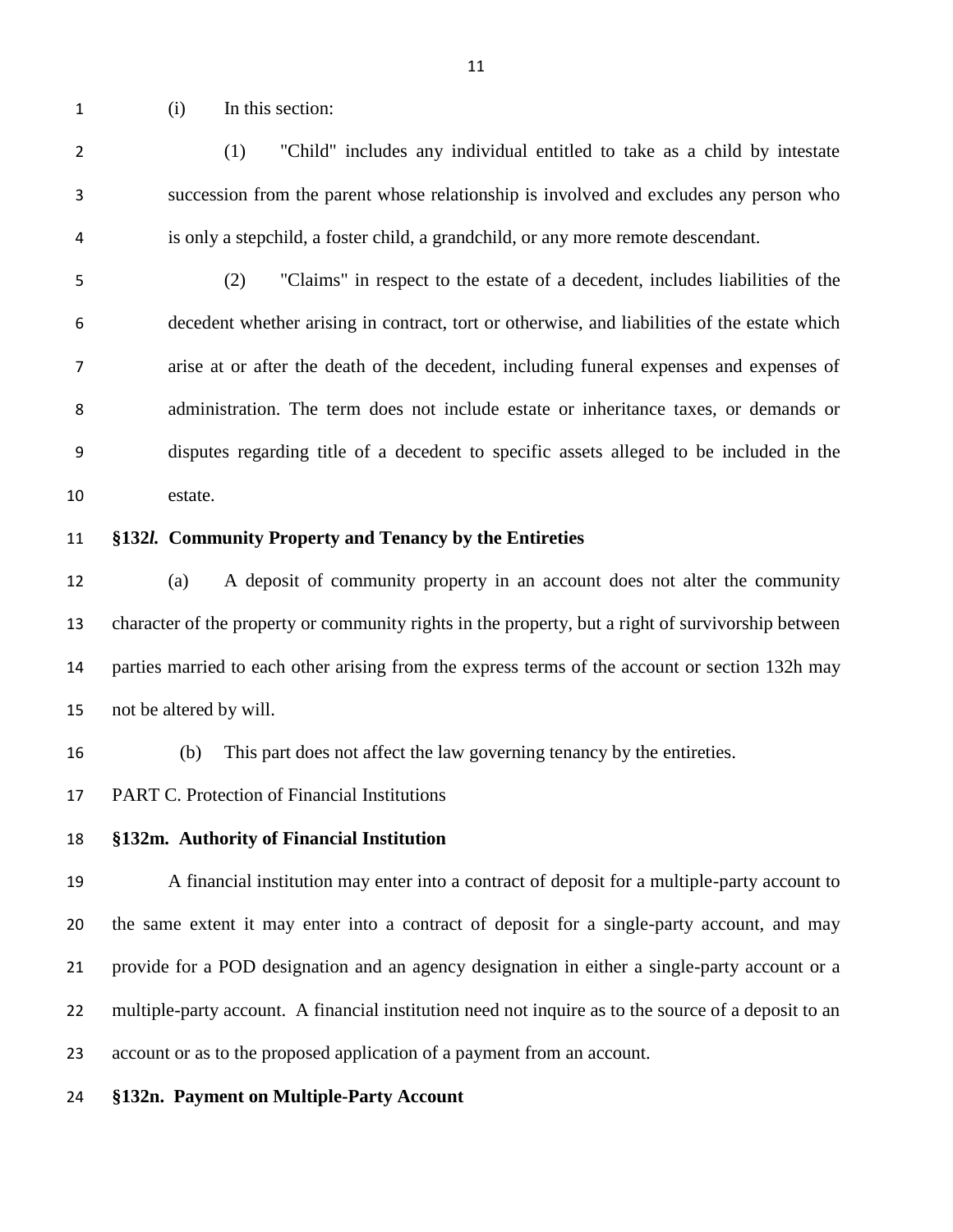A financial institution, on request, may pay sums on deposit in a multiple-party account to:

 (1) one or more of the parties, whether or not another party is disabled, incapacitated, or deceased when payment is requested and whether or not the party making the request survives another party; or

 (2) the personal representative, if any, or, if there is none, the heirs or devisees of a deceased party if proof of death is presented to the financial institution showing that the deceased party was the survivor of all other persons named on the account either as a party or beneficiary, unless the account is without right of survivorship under section 132h.

## **§132o. Payment on POD Designation**

 A financial institution, on request, may pay sums on deposit in an account with a POD designation to:

 (1) one or more of the parties, whether or not another party is disabled, incapacitated, or deceased when the payment is requested and whether or not a party survives another party;

 (2) the beneficiary or beneficiaries, if proof of death is presented to the financial institution showing that the beneficiary or beneficiaries survived all persons named as parties; or

 (3) the personal representative, if any, or, if there is none, the heirs or devisees of a deceased party, if proof of death is presented to the financial institution showing that the deceased party was the survivor of all other persons named on the account either as a party or beneficiary.

**§132p. Payment to Designated Agent**

 A financial institution, on request of an agent under an agency designation for an account, may pay to the agent sums on deposit in the account, whether or not a party is disabled,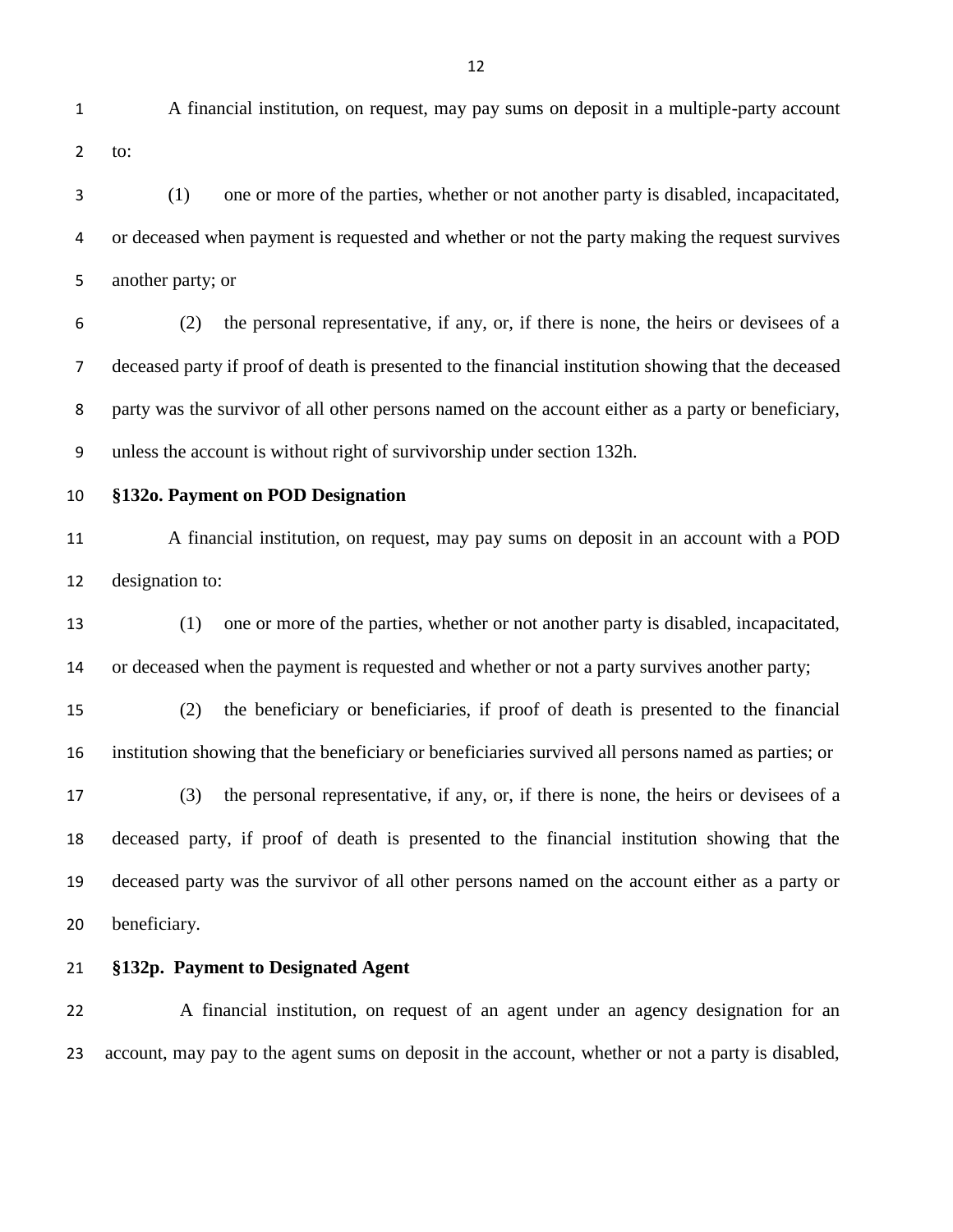incapacitated, or deceased when the request is made or received, and whether or not the authority of the agent terminates on the disability or incapacity of a party.

#### **§132q. Payment to Minor**

 If a financial institution is required or permitted to make payment pursuant to this part to a minor designated as a beneficiary, payment may be made pursuant to the Uniform Transfers to Minors Act.

## **§132r. Discharge**

 (a) Payment made pursuant to this part in accordance with the terms of the account discharges the financial institution from all claims for amounts so paid, whether or not the payment is consistent with the beneficial ownership of the account as between parties, beneficiaries, or their successors. Payment may be made whether or not a party, beneficiary, or agent is disabled, incapacitated, or deceased when payment is requested, received, or made.

 (b) Protection under this section does not extend to payments made after a financial institution has received written notice from a party, or from the personal representative, surviving spouse, or heir or devisee of a deceased party, to the effect that payments in accordance with the terms of the account, including one having an agency designation, should not be permitted, and the financial institution has had a reasonable opportunity to act on it when the payment is made. Unless the notice is withdrawn by the person giving it, the successor of any deceased party must concur in a request for payment if the financial institution is to be protected under this section.

 Unless a financial institution has been served with process in an action or proceeding, no other notice or other information shown to have been available to the financial institution affects its right to protection under this section.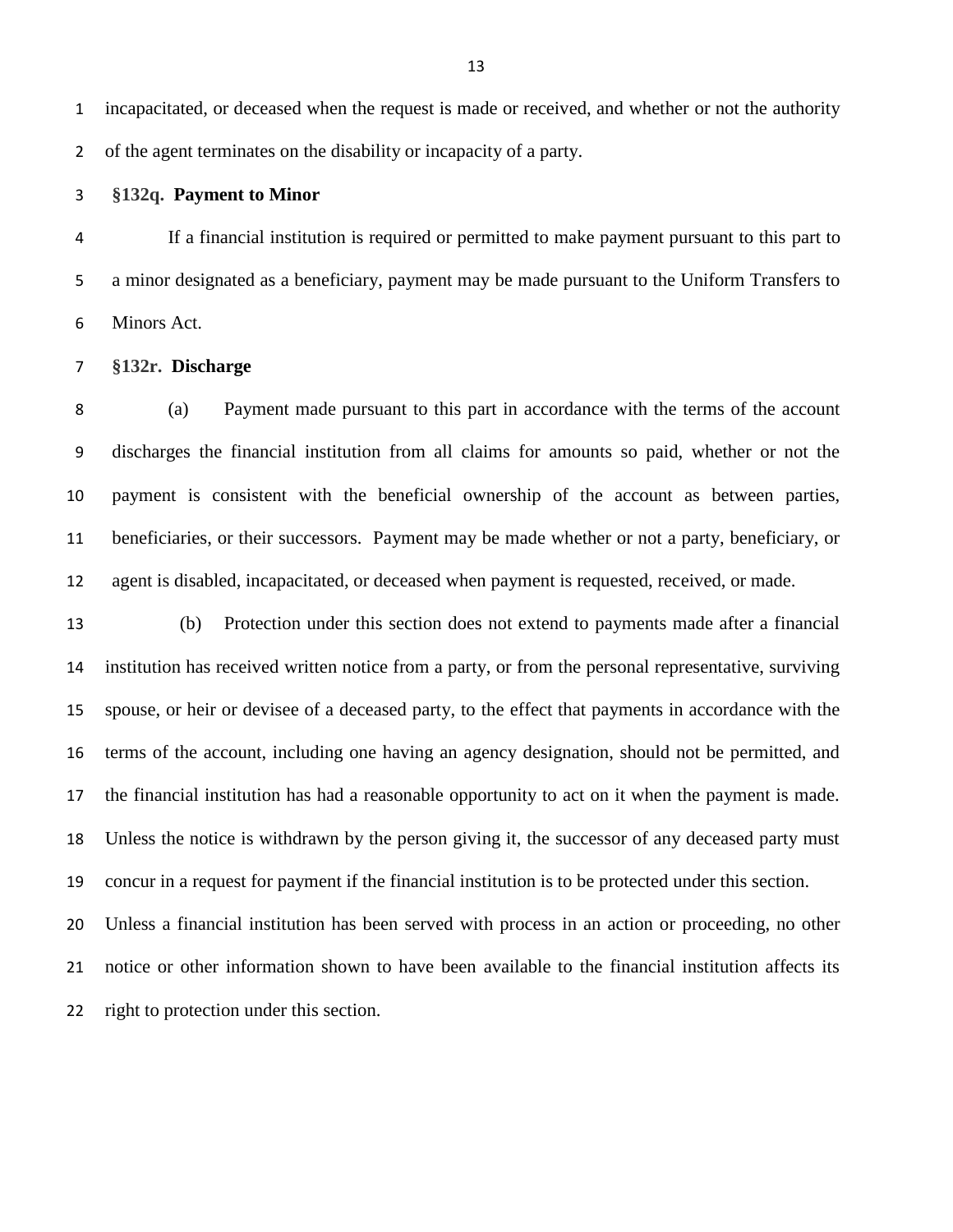- (c) A financial institution that receives written notice pursuant to this section or otherwise has reason to believe that a dispute exists as to the rights of the parties may refuse, without liability, to make payments in accordance with the terms of the account.
- (d) Protection of a financial institution under this section does not affect the rights of parties in disputes between themselves or their successors concerning the beneficial ownership of sums on deposit in accounts or payments made from accounts.
- 
- 

```
9 §132s. Set-off
```
 Without qualifying any other statutory right to set off or lien and subject to any contractual provision, if a party is indebted to a financial institution, the financial institution has a right to set-off against the account. The amount of the account subject to set-off is the proportion to which the party is, or immediately before death was, beneficially entitled under section 132g or, in the absence of proof.

- **SECTION 2.** This Act takes effect January 1, 2016.
- 
- 

#### **BILL SUMMARY**

 This bill would enact the Uniform Multiple Person Accounts Act. This Act comprehensively covers the problems of the financial institution accounts in which one or more persons have an interest.

 The Uniform Multiple Person Account Act addresses the variety of state statutes that protect financial institutions in their dealings with joint and survivorship accounts, and resolves the doctrinal confusion in judicial decisions that uphold so-called Totten Trust accounts (which provide probate avoiding death benefits), yet invalidate functionally indistinguishable POD accounts."POD means payable on death".

 The Act addresses s separately (i) ownership of accounts as between multiple owners, and the existence, validity, and revocability of survivors' benefits; and (ii) financial institution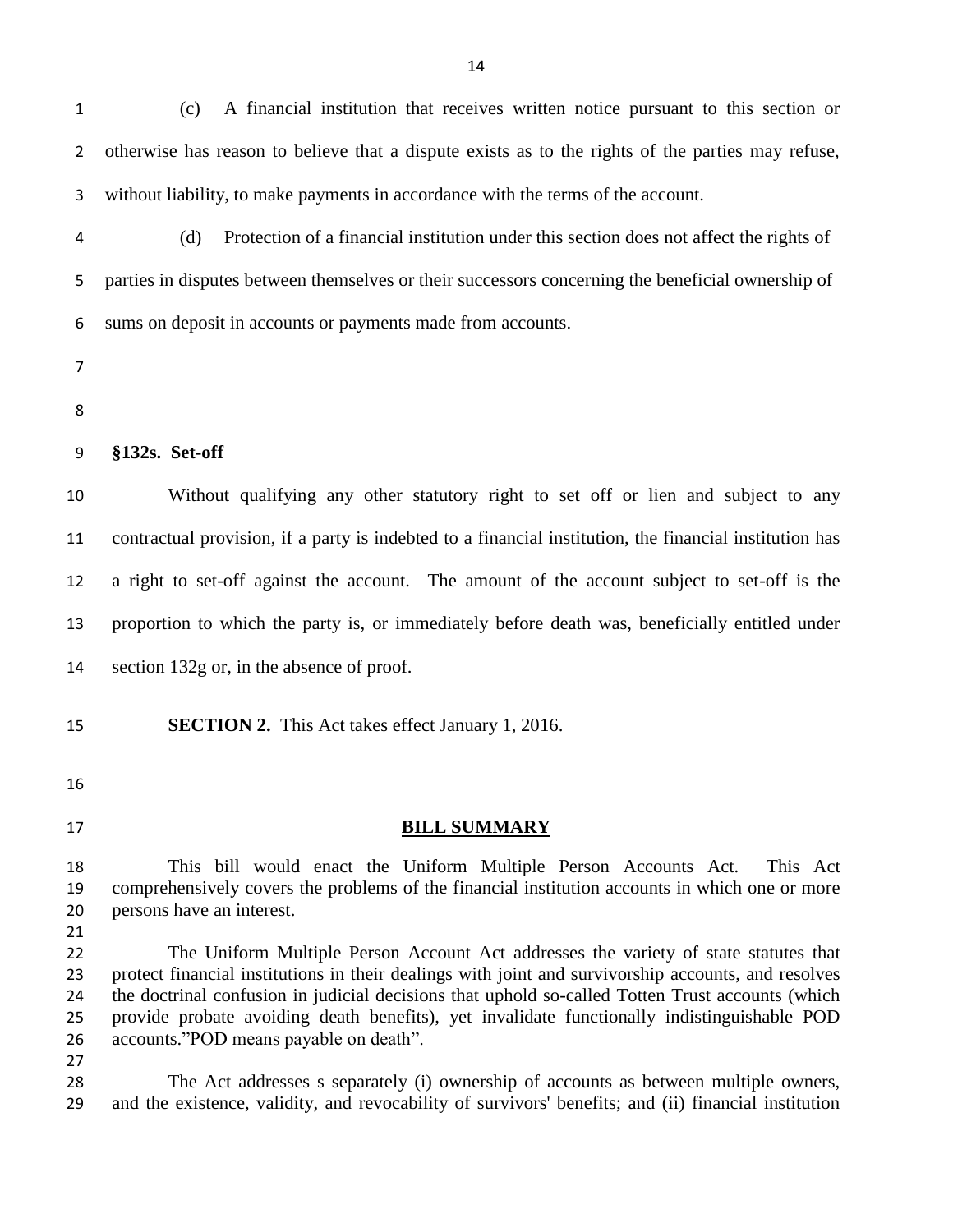protection. As explained by the Uniform Law Commission in its summary of the Act, the Act recognizes that a depositor may add another person to an account for various reasons. The depositor may intend to reflect lifetime ownership of the account by more than one person, or to pass sums on deposit at death to another person, or simply to enable account transactions by a third person as a convenience without creating any ownership or survivorship rights in the third person. The traditional "joint account" does not adequately allow the depositor to distinguish among the different functions of the multiple-person account and the depositor's use of a joint account for one purpose may yield unwanted consequences for other purposes. The Act clarifies the relationships among the various persons involved with an account. The account may be owned by a single party or by multiple parties. Either a single-party account or a multiple-party account may include a POD beneficiary designation or an agency (power of attorney) designation or both. The Act includes sample statutory forms that provide clear and simple instructions to both the financial institution and depositor in setting up multiple-person accounts.

 Under the Act, an account is owned by the parties during their lifetimes in accordance with each party's net contribution to the account. One party owns all if that party is the sole contributor to the account. Evidence of intention by a party to make a gift to another party might change the result, but no intention to make a present gift is imputed from opening an account in two names or from making an additional deposit to an account. Rights at death, on the other hand, are governed by the principle that a depositor intends account balances to pass at death to 21 the account survivors.

 The Act establishes a preference for survivorship between the parties whether or not specified in the account contract. But if the account contract expressly negates survivorship rights or if the account is designated as a tenancy in common, the surviving parties to the account do not take by right of survivorship.

 The Act treats accounts in Totten Trust form as POD accounts. Survivorship benefits 28 2under multiple-party or POD accounts arise at death, and benefits are conferred by force of contract law and the statute. Survivorship rights cannot be changed except by notice to the financial institution or a change in account form. Survivorship benefits, though revocable and effective on death for practical purposes, cannot be changed by will.

 The Act also protects creditors of deceased parties. Under the Act a creditor may, through the personal representative of the depositor's estate, claim account balances needed to pay a debt or family allowance. The claim procedure may be initiated only on demand of the creditor and is subject to a relatively short limitation period.

 The Act establishes that financial institutions may pay out on multiple-person accounts and be protected if the payment is made in accordance with contract terms. The Act covers banks, savings and loan associations, and credit unions; this feature is designed to correct existing state laws that provide variant account incidents and protections for the three types of financial institutions.

 Financial institution protection is provided even though the person receiving a payment in accordance with the account contract is not the owner of the amounts received as against another party to the account or as against the estate of a deceased depositor. Ownership as between